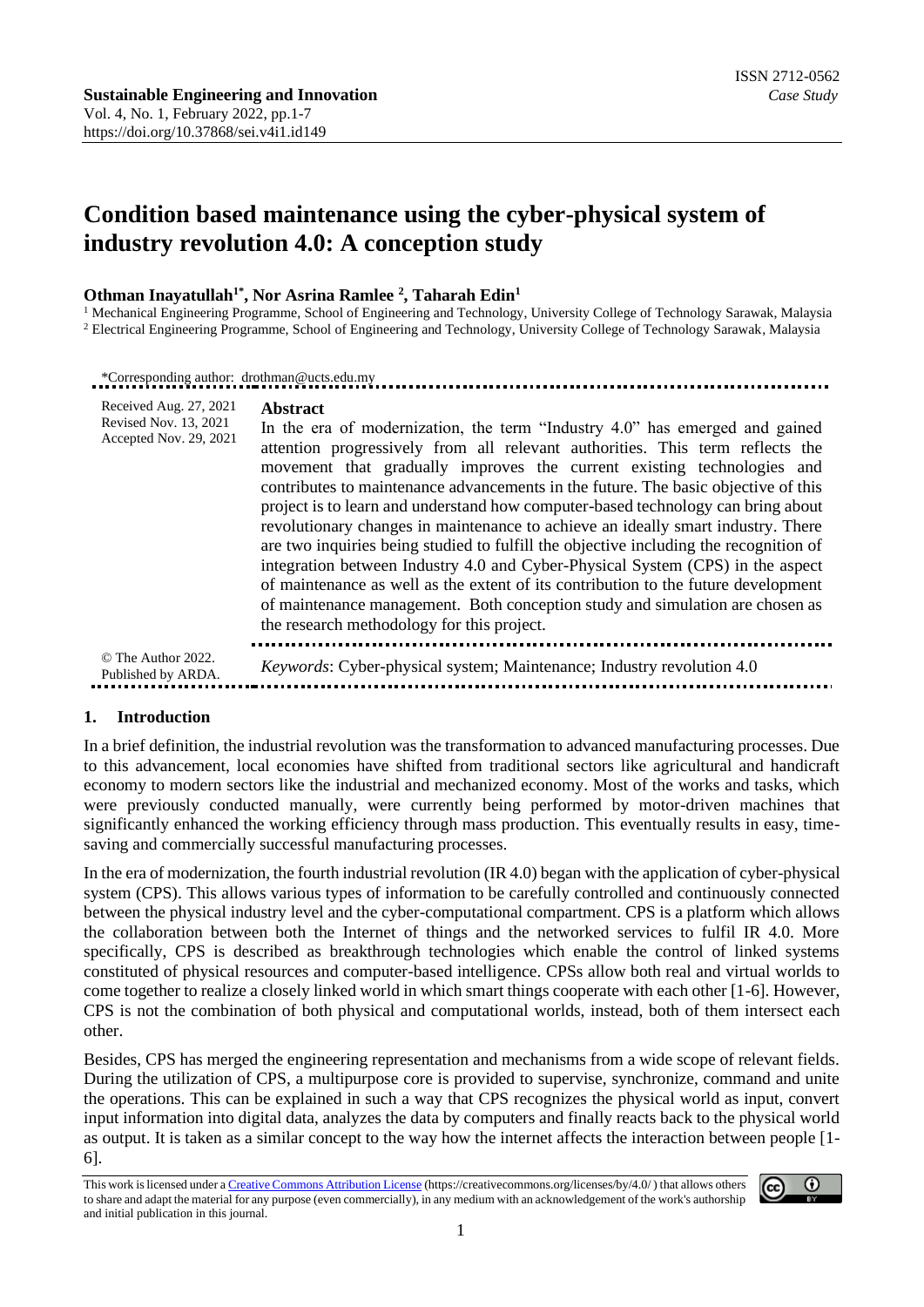This concept is also applicable to CPS in which it redefines the human interacting and controlling manner towards the physical world. There are literally three fundamental components which are irreplaceable while considering a particular CPS. These components include cloud platforms, embedded systems and sensor networks. As for that, CPS is also delineated as a convergence of four different elements like embedded systems, real-time systems, distributed sensor systems and controls. In addition, CPS possesses some attributes including cross-domain sensor source and data transmission together with the embedded and mobile sensing.

Hence, the potential of CPS is driven by several new directions such as the expansion of cheap and enhanced sensors of progressively smaller size; the presence of cost-efficient, power-efficient, large storage space, smallsized computing equipment; the mobile revolution; large network bandwidth, and continual enhancements in energy-related fields [1-6]. In this project, CPS is emphasized for its adoption in condition-based maintenance as a holistic approach, where the concept of CPS in IR 4.0 is simulated in the temperature monitoring process.

# **2. Adoption of cyber-physical system in maintenance**

In order to be adopted in typical manufacturing systems, cyber-physical systems (CPSs) should be made up of intelligent machines, storage structures and fabrication resources. These components of CPS are included with multiple purposes of freely interchanging data, responding and governing each other separately. However, there is no united design or common configuration of CPS that can be utilized widely for various applications due to the fact that such a system is still immature in terms of development.

Initially, CPS had been constituted of essentially two sections including the physical section and computing section. The physical section of CPS detects any stimulation in the physical dimension, gather information and perform the actions decided by the computing section, whereas the computing section interprets and organizes the data received from the physical section as well as for deciding on appropriate actions. As the CPS continued to make advancement, several unique structures or configurations had become apparent.

In this conception study, a basic model is utilized to demonstrate a particular cyber-physical system (CPS) with the aim to have a deep insight into the system. The common operating procedures of CPS can be classified into four critical steps such as monitoring, networking, computing and actuation. These steps are carried out in a sequential manner and repeated in a cycle. This operating cycle begins with the monitoring of physical processes and real-world condition which serves as a basic role of CPS.

It is also conducted with the purpose to provide feedback on previously taken actions by CPS and correct any faulty operations. It is then followed by networking which is responsible for accumulating and spreading data. After networking, CPS proceeds with computing in such a way that the system carries out the analytical process on the data gathered previously to verify the status of the physical process in achieving certain desired standards. Finally, actuation is taken place to perform decided actions concluded during the computation with the purpose to obtain the desired output.

In a short deduction, the CPS operating cycle demonstrates the data derivation process from sensors, the realworld data collection through an interlinked network, the justifiable calculated solution of the physical system conditions which could guide the controller to make proper instruction and control instructions being transmitted to the mover to carry out the responses respectively.

Through this structure, it becomes very obvious how the physical world is connected to the cyber world through digitalized information despite the fact that both of them are critically different. As followed by the operating structure, there are four substantial layers which include physical resource, industrial network, cloud, and supervision and control terminal.

As part of the physical resource layer, it is composed of many types of physical items like intelligent products, intelligent machines and smart conveyors. The industrial layer contributes to a significant foundation which allows an internal interaction between the physical items and also bridges the gap between the physical resource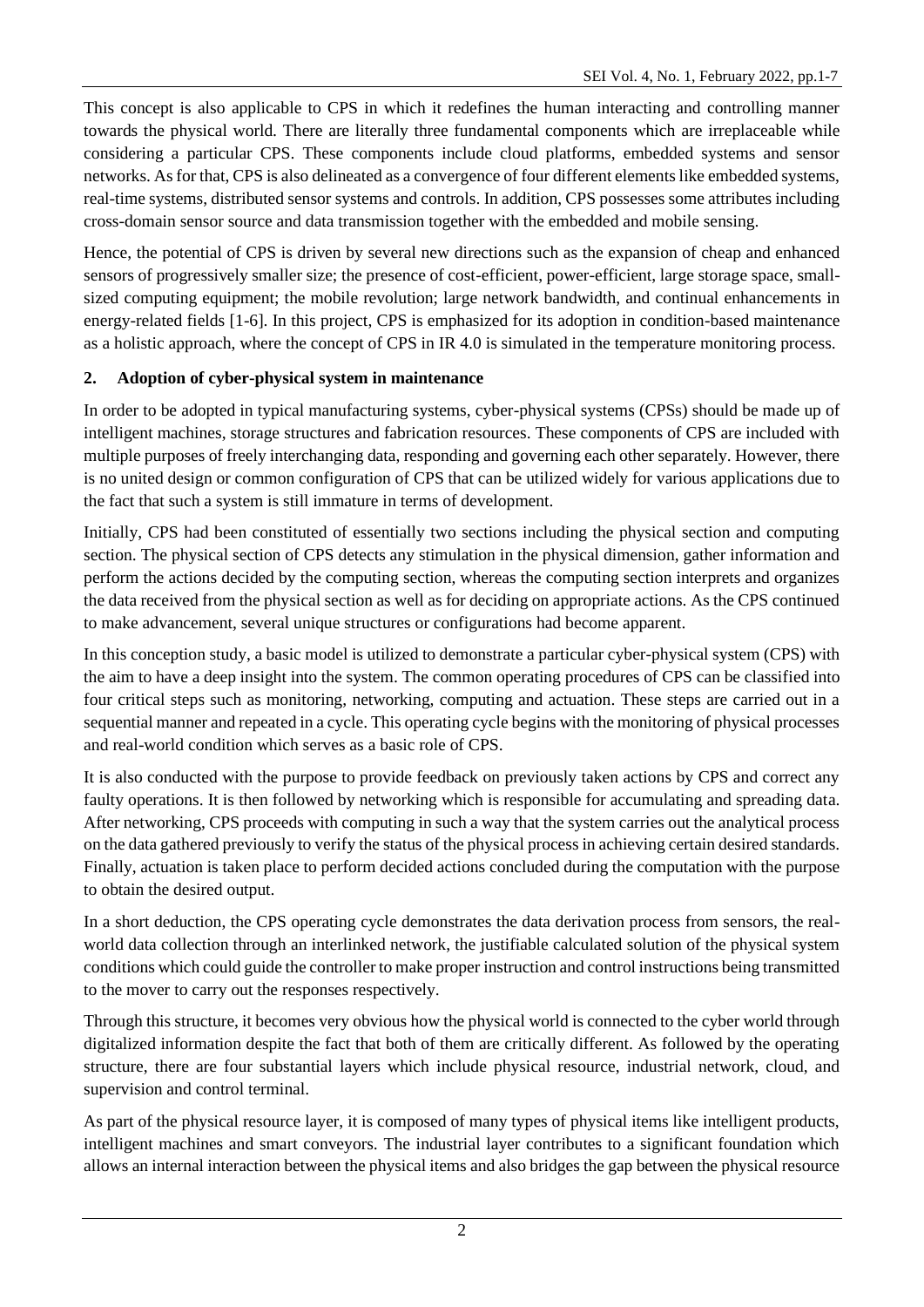layer and the cloud layer. Cloud layer is basically a meshwork of servers which delivers the filmed servicing pattern of servicing infrastructure and servicing platform.

Lastly, the monitoring, analyzing and controlling of the terminal layer enables humans to acquire computed statistics from the cloud, utilize distinctive designs or conduct maintenance and diagnosis indirectly through the use of the Internet. As an overall result, the adoption of CPS in the maintenance systems creates a smart factory which takes an important role in the IR 4.0 projects [1].

# **3. Conception study**

It is within an awareness that the Next Generation Maintenance solution brings a digital transformation to the service phase, which completely includes the end-to-end digital integration. With regard to engineering fundamentals, digital integration is the holistic development of digital engineering that covers aspects of product design and development. It involves the beginning of the production process which is production planning and production engineering before it enters the production and service phase. An important element in the service phase is engineering and maintenance management. In digital integration, all employees directly or indirectly involved in production have the ability to access real-time information and data. In addition, information and data controls must be comprehensive and cover all levels of personnel, in the areas of management, administration, finance, operations, violation and up to subordinate staff.

This is an important aspect of revolutionizing the manufacture and service of digital integration. In general, the IR 4.0 created a horizontal network at the strategic level and provided end-to-end vertical integration across the value chain at the business process level, including engineering, vertical integration capabilities and design of manufacturing network system. This is the basis for the integration of engineering processes IR 4.0.

# **3.1. Temperature monitoring in maintenance system**

Fire and explosion have been considered the most frequent disastrous accidents in most factories as reviewed from the folds of history. The reason behind this is that the periodic monitoring in the preventive maintenance system is insufficient to pre-detect the overheating phenomenon of most mechanical systems or machine components. This explains why predictive maintenance strategies are essential especially when dealing with the temperature or pressure monitoring in assistance with CPS. In this case study, the accuracy of the temperature sensors and the self-interaction of the temperature monitoring system with CPS will be demonstrated through a simple simulation as to depict the effectiveness of CPS to achieve the prediction purpose and to detect any abnormal temperature rising before any fire breakouts.

# **3.2. Simulations**

In order to simplify this case study of temperature monitoring, an electric kettle is used to simulate a boiler in real life and meanwhile, the electric kettle is installed with 4 thermal sensors on different parts of the kettle. For the overall computerized maintenance management systems (CMMS) simulation, an Arduino Uno R3 development board installed with an Arduino Wi-Fi router are used to study how the sensors interact with the system and alert the users or operators automatically via the intranet or internet. The simulation procedures are as follows:

a. All the necessary materials and equipment are prepared as follows,

| Material/Equipment       | Ouantity       |
|--------------------------|----------------|
| Electric Kettle          |                |
| Arduino Uno R3 Processor |                |
| Circuit Board            |                |
| Arduino WiFi Router      |                |
| Arduino Router Adapter   |                |
| Thermo Sensor            |                |
| <b>USB</b> Connector     |                |
| Soldering Device         | 1 set          |
| Connecting Wire          | 1 <sub>m</sub> |
| Power Bank               |                |
| Sellotape                | ring           |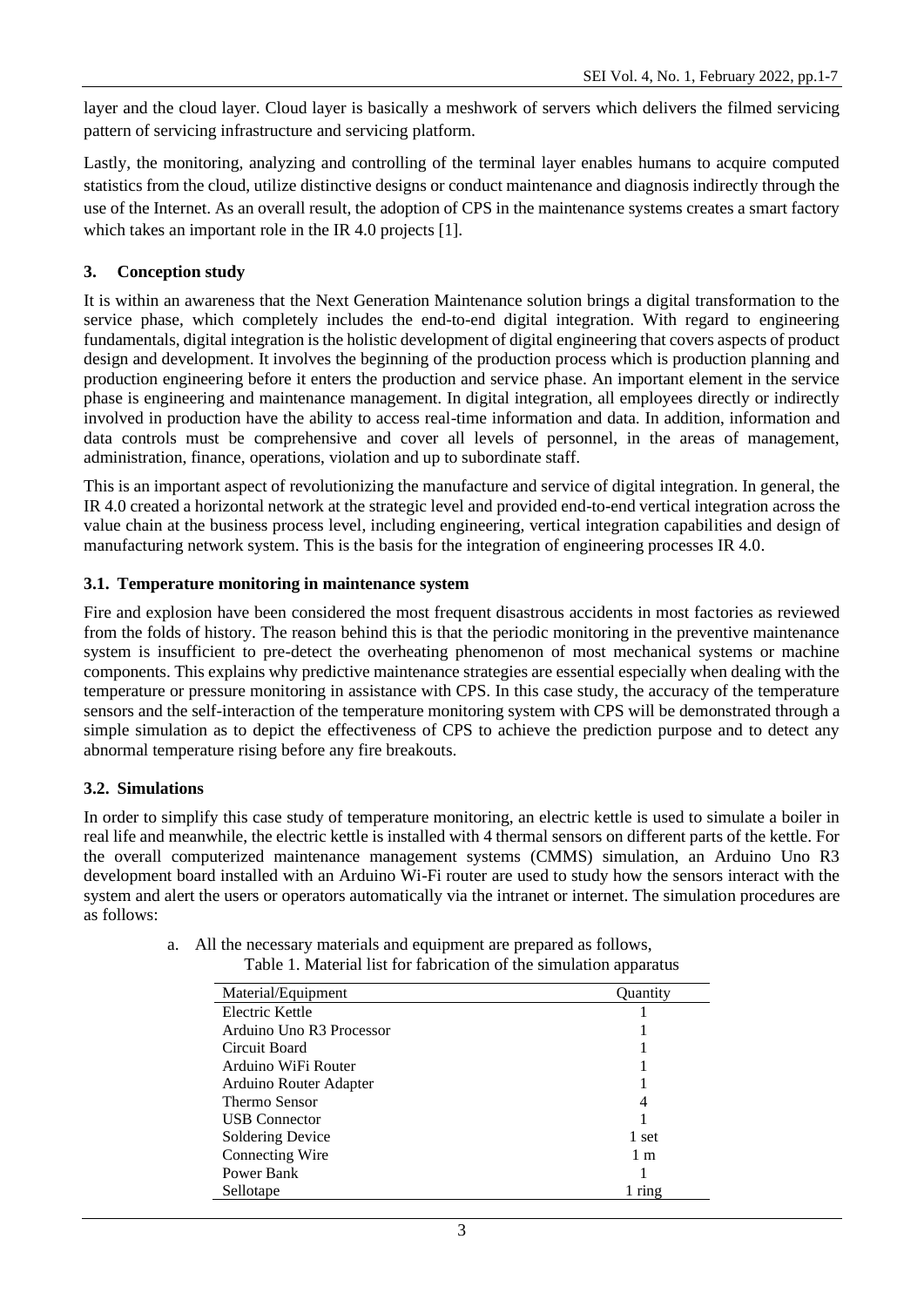b. Arduino Uno R3 processor, Arduino Wi-Fi router and adapter are soldered on the circuit board and connected with each other. Four thermal sensors are connected to the processor by plugging them onto the pins as shown in Figure 1.



Figure 1. Installation of processor, Wi-Fi router, and sensors on circuit board

c. Figure 2 showing the thermal sensor probes attached to different locations of the electric kettle with tape.



Figure 2. Attaching thermal sensors on an electric kettle

d. Figure 3 showing the circuit board then connected to the computer for the installation of a temperature monitoring program. After that, the circuit is reconnected to a power bank as its power source.



Figure 3. Connection of circuit board to a power source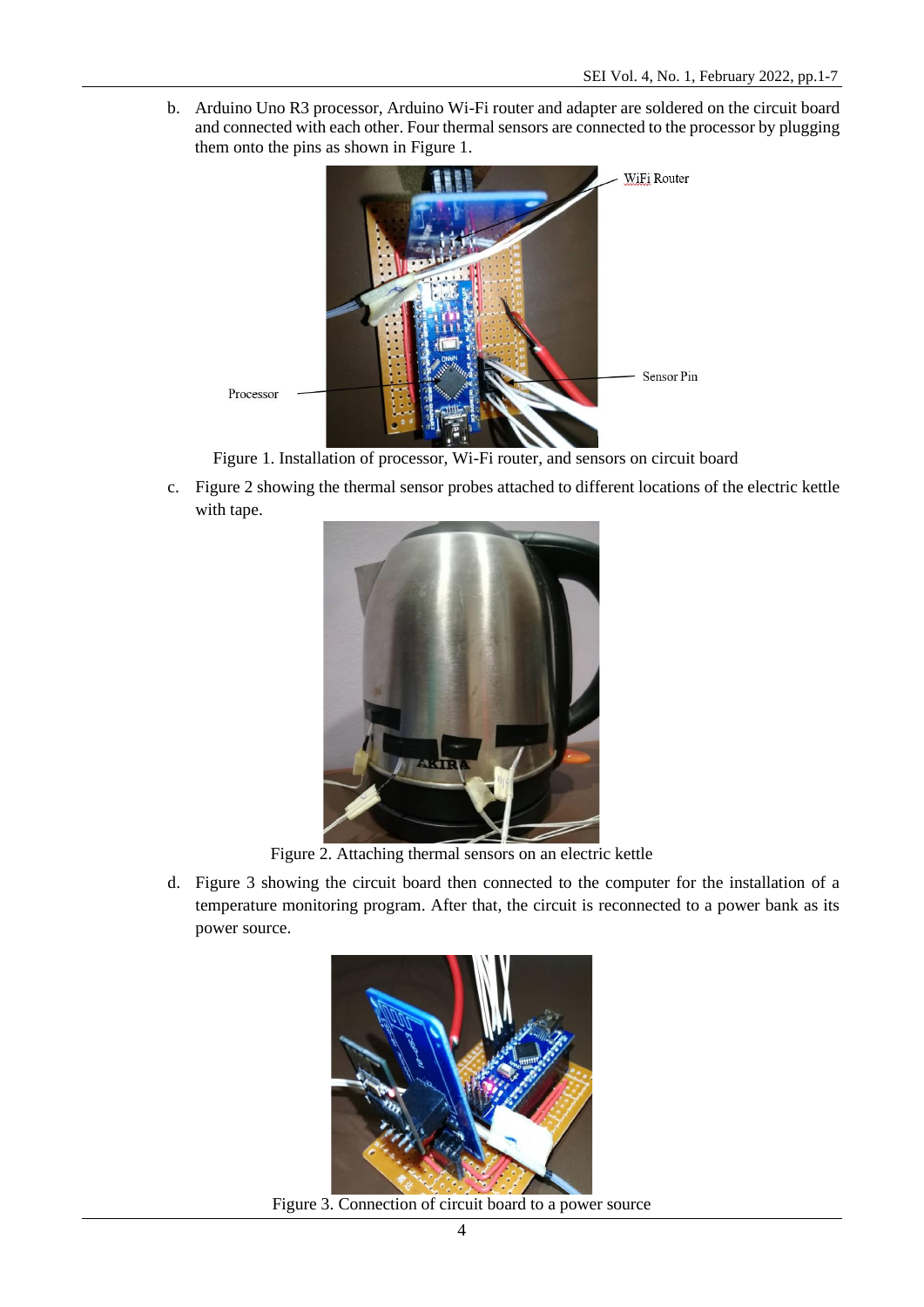e. The temperature monitoring software is run simultaneously on the laptop and any electronic gadget such as a tablet which is connected to the same Wi-Fi as shown in Figure 4. Initial temperatures of the electric kettle from different sensors are read and checked on both laptop and tablet to ensure 100% collaboration.



Figure 4. Initial system collaboration on tablet

f. After the system set-up is completed, the experiment is started by filling the electric kettle with water. The electric kettle is connected to a power socket and then switched on to boil the water. During the boiling process, the rise and variation of temperature at different locations are depicted on a graph. Each temperature trendline read from 4 thermal sensors is represented by different colours as shown in Figure 5.



Figure 5. Rising of temperature during boiling

g. Once the temperature of any sensor reaches 70°C, a notification email will be sent to the operator and posed as an alert on the tablet screen as shown in Figure 6.

```
@ Gmall + tanslahow1996@gmail.com
 tansiahow1996
 Over Heat Warning: 71°C
t1 = 71^{\circ}C12 - 67^{\circ}C
13 = 69^{\circ}C14 = 67^{\circ}C
```
#### Figure 6. Warning notification pop out on tablet screen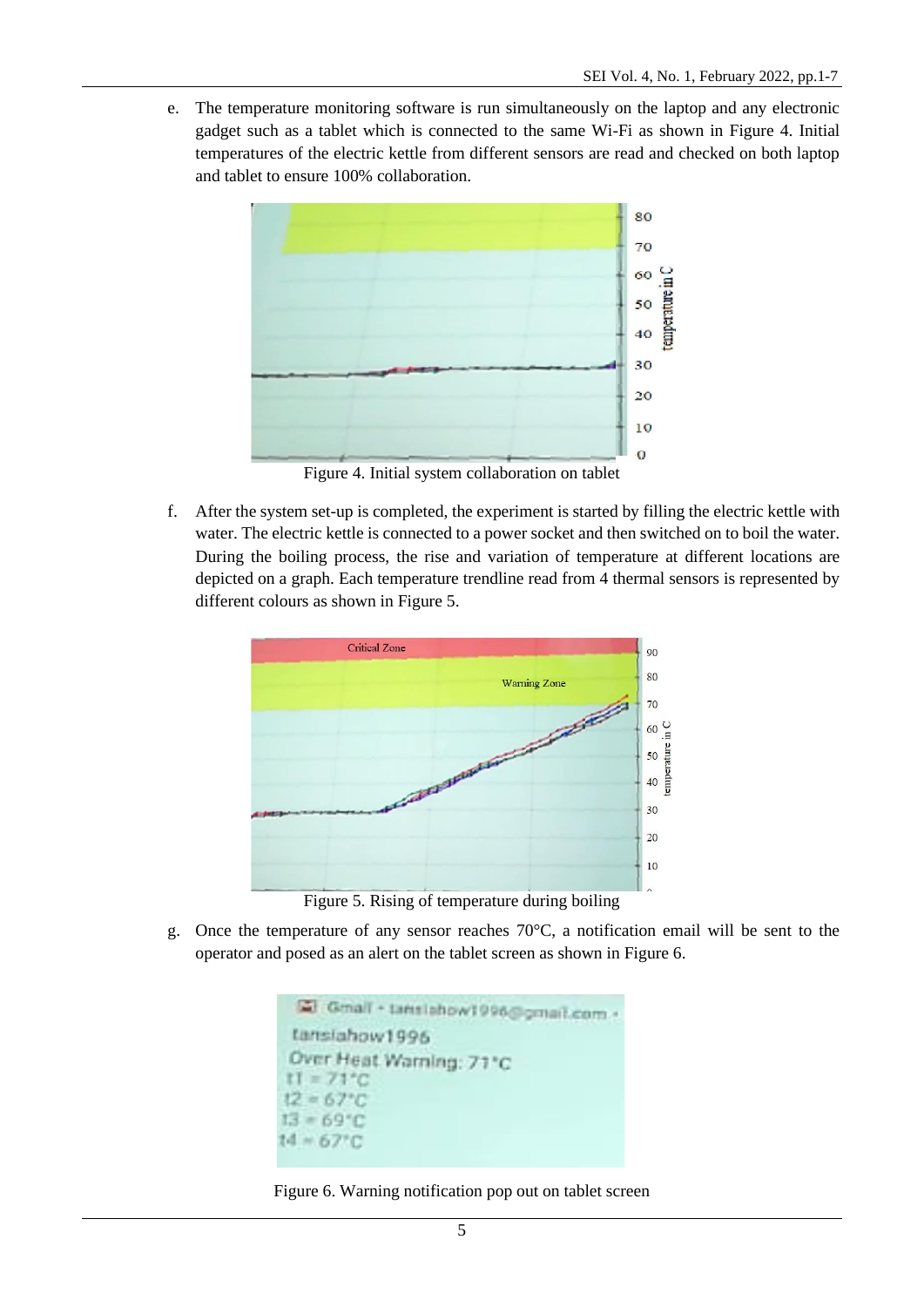h. When the boiling temperature reaches 90°C, the system will send another notification email to the operator to inform that the temperature has reached a critical zone and the boiling is nearly complete.

### **4. Results and discussion**

Based on the simulation had performed before, the effectiveness of the system is very high as the notification or alert email was shown on-screen within seconds after the temperature reaches the warning zone and critical zone. Looking at the case of an industrial boiler or any mechanical component, the warning zone serves as the first predictive strategy. Once the temperature reaches the warning zone, this means that the machine has encountered abnormal temperature rise and hence predictive maintenance is achieved. The second-stage warning belongs to the critical level. This means that the identified part of the machine is overheated critically and it needs mandatory breakdown maintenance. Otherwise, a fire or explosion may break out consequently. By this, it has successfully simulated the working process of CPS in the maintenance system of IR 4.0 which condition-based maintenance is achieved in a predictive maintenance system. This is essential because the predictive maintenance strategy in IR 4.0 with the help of CPS is able to predict failure before any disastrous circumstances and loss happen.

# **5. Conclusion**

Overall, this project has successfully demonstrated the integration between two distinctive terms of IR and CPS in the aspect of condition-based maintenance and maintenance system management. It also shows the potential of such a combination for enhancing the current industry environment in the maintenance perspective. It can be deduced that the arising technologies generated through this integration provide fresh insights to initiate alternative maintenance strategies and techniques in a more advanced manner. In terms of the condition-based maintenance and maintenance system management, CPS functions to collect exact realistic data of the production system with the utilization of smart sensors and then it systemizes, classifies, also submits the information to the user. Under IR 4.0, the technologies involved are capable of being self-aware, self-predicting and self-reconfiguring through the application of the smart data analytics and smart devices. Through the combination of IR 4.0 and CPS, decentralization can be realized in which the smart devices can gain access and interpret massive information by themselves and provide responses automatically. In this way, there is a high possibility that a fully automated production and maintenance system which operates continuously and optimally can be achieved even with the absence of manpower.

#### **Acknowledgements**

This work was supported by the research grant (UCTS/RESEARCH/4/2019/13-01) of University College of Technology Sarawak.

#### **Declaration of competing interest**

The authors declare that they have no any known financial or non-financial competing interests in any material discussed in this paper.

#### **References**

- [1] K. He & M. Jin, "Cyber-Physical System for maintenance in industry 4.0," Production Systems, pp. 6- 22, 2016.
- [2] C. Yu, X. Xu & Y. Lu, "Computer-Integrated Manufacturing, Cyber-Physical Systems and Cloud Manufacturing - Concepts and relationship," Manufacturing Letters 6, pp. 5-9, 2015.
- [3] R. Velmurugan and T. Dhingra, "Maintenance strategy selection and its impact in maintenance function," International Journal of Operations & Production Management, vol. 35, no. 12, pp. 1622-1661, 2015.
- [4] M. Brettel, N. Friederichsen, M. Keller and M. Rosenberg, "How Virtualization, Decentralization and Network Building Change the Manufacturing Landscape: An Industry 4.0 Perspective," International